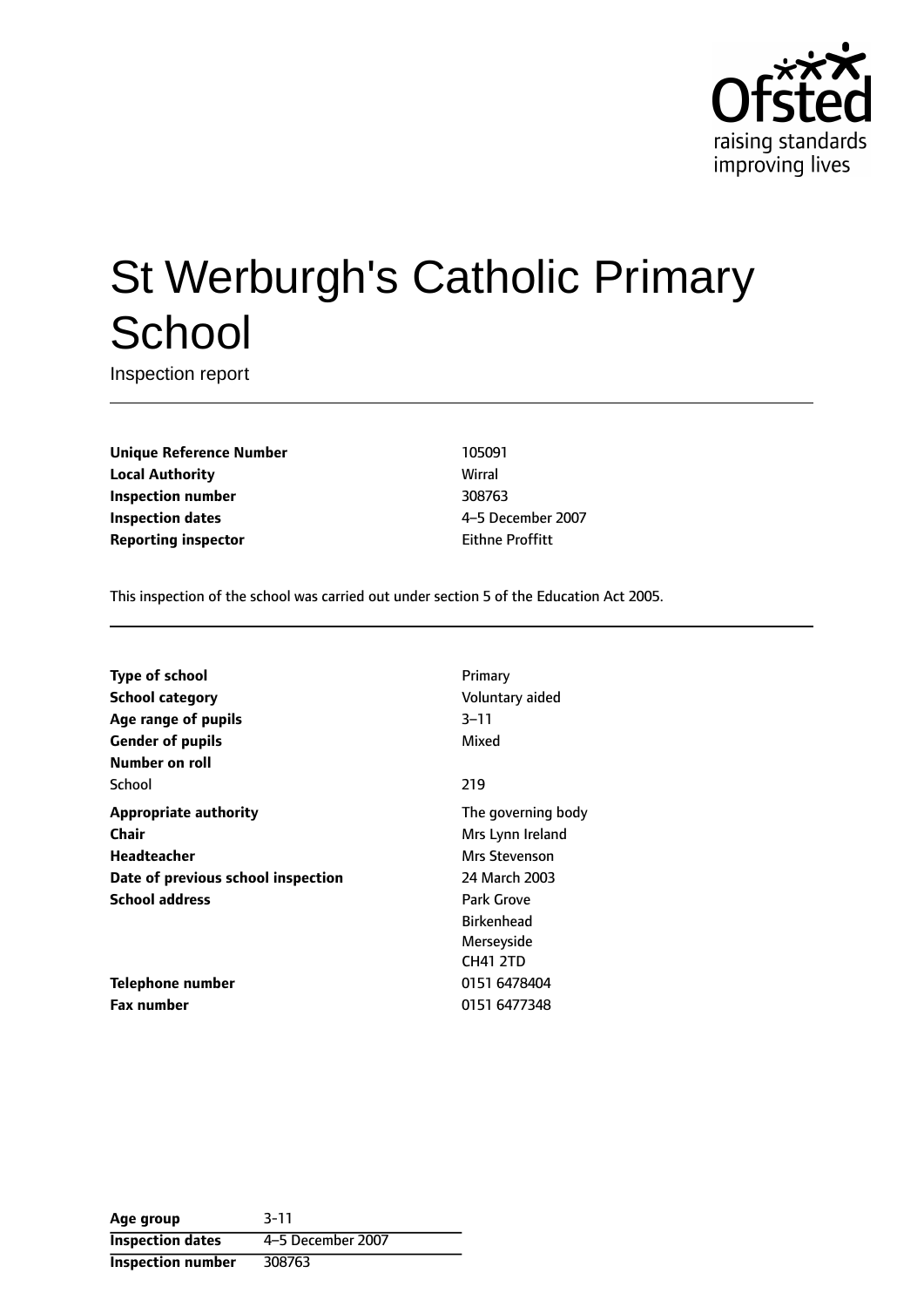.

© Crown copyright 2007

#### Website: www.ofsted.gov.uk

This document may be reproduced in whole or in part for non-commercial educational purposes, provided that the information quoted is reproduced without adaptation and the source and date of publication are stated.

Further copies of this report are obtainable from the school. Under the Education Act 2005, the school must provide a copy of this report free of charge to certain categories of people. A charge not exceeding the full cost of reproduction may be made for any other copies supplied.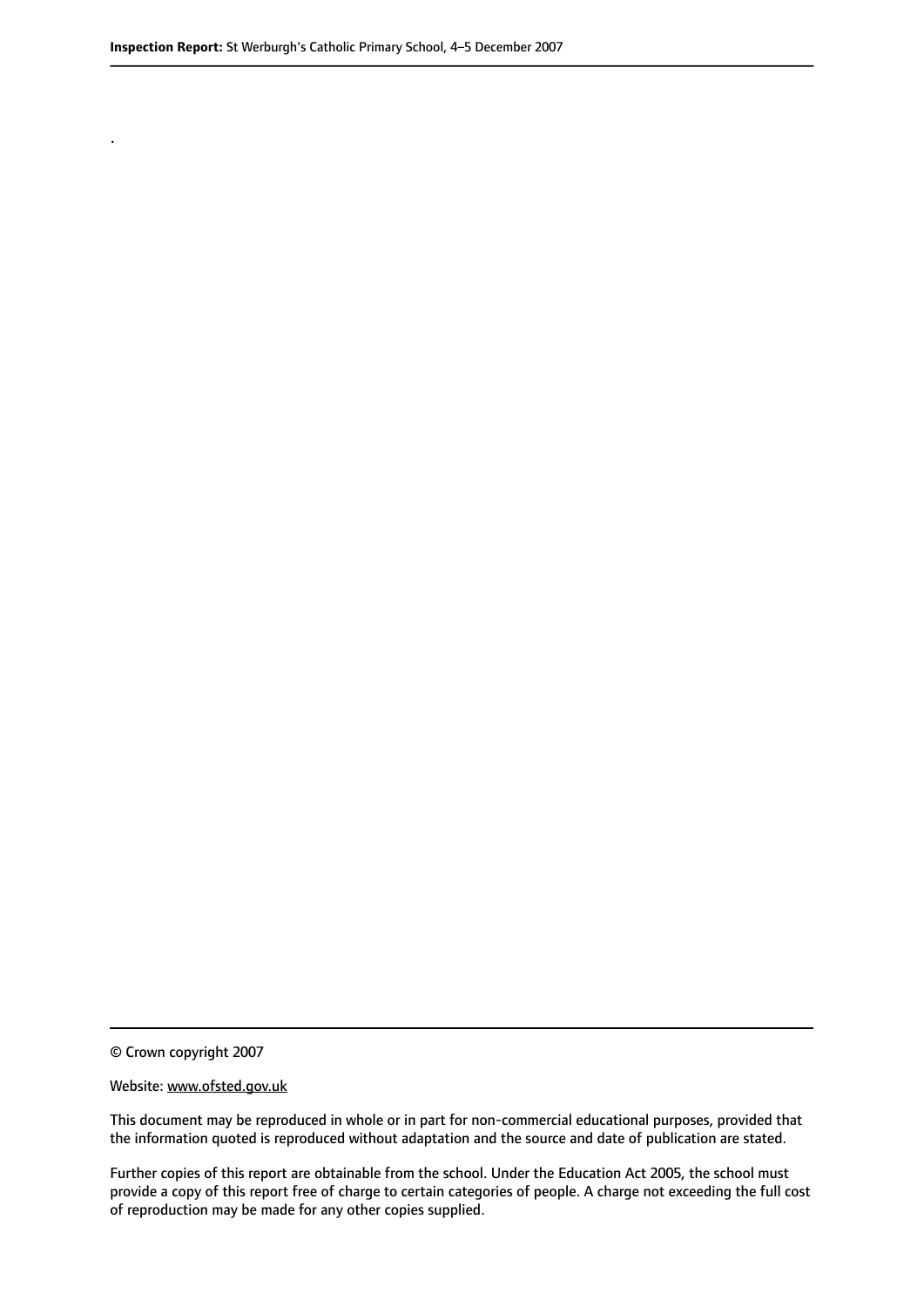# **Introduction**

The inspection was carried out by two Additional Inspectors.

## **Description of the school**

This is a school of average size. The majority of its pupils live in the centre of Birkenhead, an area of social and economic challenge. A very high proportion of pupils are eligible for free school meals and the percentage of pupils identified as having learning difficulties and/or disabilities is above national averages. The majority of pupils are of White British heritage, although the numbers of pupils from minority ethnic groups and with English as an additional language are increasing. The school is developing close links with the local children's centre situated on-site and has recently been awarded the Activemark.

#### **Key for inspection grades**

| Outstanding  |
|--------------|
| Good         |
| Satisfactory |
| Inadequate   |
|              |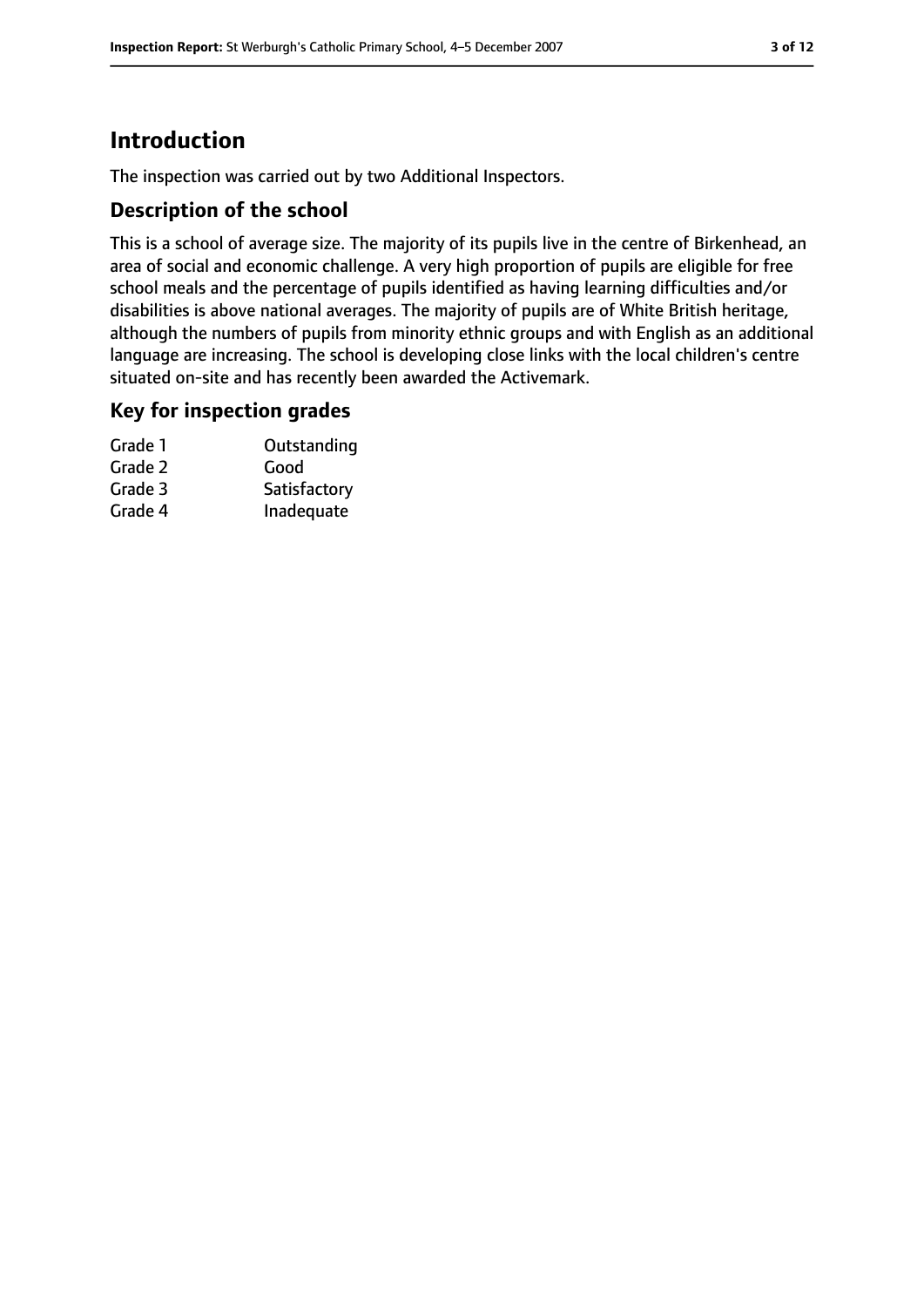# **Overall effectiveness of the school**

#### **Grade: 2**

This is a good school. It provides high standards of care and an effective education, which enables pupils to make good progress and grow in confidence and self-esteem. The school is well thought of in the local community and has strong partnerships with other schools and agencies. Its calm atmosphere and emphasis on pupils' personal and emotional development ensure the pupils have positive attitudes to learning and that relationships throughout the school are highly productive. As a result, pupils enjoy school, get on well with each other and make good progress in their learning. Parents overwhelmingly support the school. A typical view is that, 'It does everything in its power to make sure the children are well cared for and given the education every child deserves.'

The school community have together come through a most distressing period in recent years. The appointment of the current headteacher has influenced strongly the ethos of the school and she has brought an infectious commitment to school improvement and change. The senior management team is forward-thinking, reflective and honest in its evaluation processes and has a strong appetite for growth and change. With the good support of consultants of the local authority, the headteacher has assisted all staff and governors in their work. This has brought about some rapid improvements, effectively demonstrating the school's good capacity to improve further.

Children start school with knowledge and skills well below those expected of their age. Nonetheless, they achieve well in the Foundation Stage and have a good start to their school life. This is because teaching focuses strongly on developing the children's social skills and the clear emphasis on learning through play. This approach continues through Year 1 and helps pupils to build successfully on their previous learning so by the end of Year 2, the good progress of these pupils is assured. Throughout Key Stage 2, pupils continue to make good progress overall and standards in English and mathematics are broadly average. Standards in science are not as high and continue to be a relative weakness with pupils making satisfactory progress. Pupils with learning difficulties and/or disabilities make good progress because their needs are identified quickly and the support they receive is effective.

The quality of teaching and learning are good overall, and consistent monitoring by the headteacher has assured that focused areas are scrutinised regularly. Initiatives set in place such as clearly defined and explained expectations of pupils in lessons and more probing questioning techniques are already showing a positive impact. However, progress in learning is sometimes not quite as effective because teachers do not consistently set individual targets for pupils to achieve. In addition, marking and feedback of pupils' work do not always give clear pointers for improvement.

The curriculum is satisfactory and meets the needs of the pupils. A good range of educational visits and visitors and a keen involvement in sporting activities have a positive impact on pupils' learning. The pastoral care and support are the driving force of the school and make a crucial contribution to the positive attitudes that the pupils demonstrate, although their academic guidance is not as well developed.

The quality of leadership and management is good. The headteacher and the deputy headteacher provide an energetic lead in the drive to move the school forward. Areas for improvement have been clearly identified and prioritised. Middle managers have begun to take action to improve the provision in their subject areas but systems for checking and improving pupils' achievement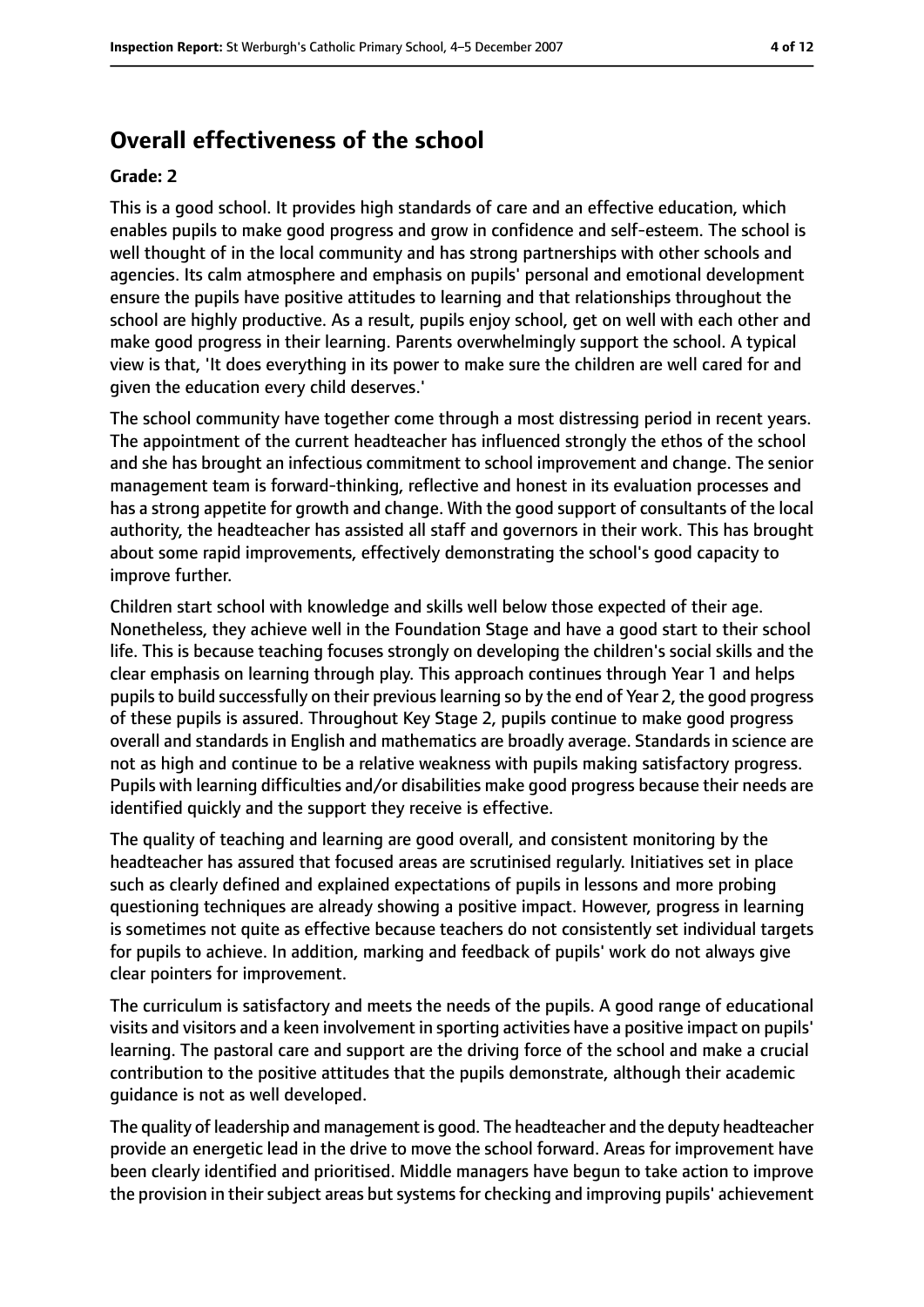are not yet fully in place. Governance is strong and challenging and is having a positive influence on school improvement.

#### **Effectiveness of the Foundation Stage**

#### **Grade: 2**

When the children start Nursery, their skills are typically well below those expected of children of their age, especially in language, communication and personal and social development. With encouragement, the children settle securely into the class routines and make good use of the wide range of activities presented to them. Staff have high expectations of the children and in a caring, family environment, patiently teach the required social skills. The children's progress in this aspect of learning is a strength of the provision and literally lays the foundations for their future learning. Children with little or no spoken English are well cared for by a bi-lingual assistant. She supports their language development and ensures that progress for these children, not just in literacy, can be acknowledged and celebrated. The Foundation Stage is well led and managed. Along with the determined lead of the headteacher, staff now have a more accurate understanding of the strengths and areasfor development in the provision. Rapid and effective steps have been taken to improve the children's learning experiences. By the time children join Year 1, they have made good progress and their levels of skills and understanding are just below those expected. The good practice in Nursery and Reception now weaves seamlessly through into Year 1, ensuring that teaching and learning effectively meet all the children's needs. Provision for outdoor learning has been restricted by the nature of the school site. The outdoor space is used to extend children's experiences but the school has further plans to assure the children's full entitlement to the outdoor curriculum.

## **What the school should do to improve further**

- Raise standards and achievement in science.
- Improve the use of individual targets and the consistency of marking and feedback for pupils, so that they know how well they are doing and what they need to do to next to improve further.
- Develop the role of subject coordinators to enable them to take a more active role in improving achievement and standards.

# **Achievement and standards**

#### **Grade: 2**

Achievement is good throughout the school. By the time pupils start Year 1 most are working below the expected levels for their age. By the end of Year 2, pupils' progress in reading, writing and mathematics is good. Achievement is good in Key Stage 2 and standards at the end of Year 6 are broadly average in English and mathematics. At present not enough attention is given to developing pupils' problem-solving and investigative skills in science and this is holding back their progress. School data shows that currently the additional support provided by the school through small group work is having a positive impact on pupil progress, which is improving. Pupils with additional learning needs are identified early on and the school provides well-targeted individual or group support that ensures their good progress. Trained teaching assistants and specific bi-lingual support successfully promote the confidence, self-esteem and good levels of achievement of the growing number of pupils with English as an additional language.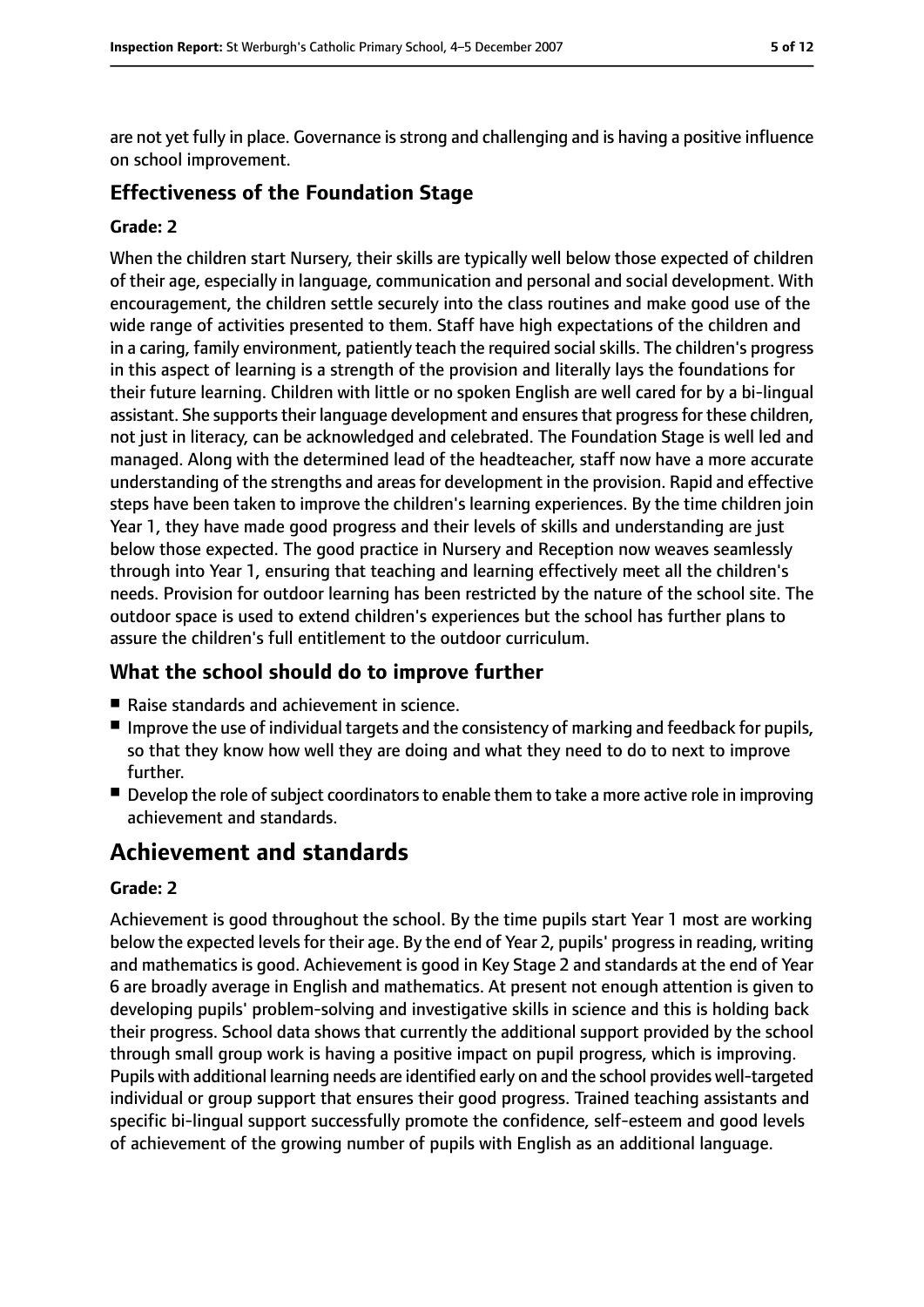# **Personal development and well-being**

#### **Grade: 2**

Pupils' spiritual, moral, social and cultural development is good and reflects the mission statement of the school. Relationships with adults and other pupils are firmly based on respect for all. Pupils clearly know the difference between right and wrong and behave well in and out of lessons. Pupils welcome opportunities to make a contribution to the work of the school, for example, through the school council and the peer mediators. These contribute well to the development of pupils' decision-making and negotiating skills. Parents are pleased that their children thoroughly enjoy coming to school. Whilst attendance is below the national average, it is a rising picture. The school, with the support of the home-school development worker and the local authority, maintains a close overview, calling parents and pupils to task regarding absence and lateness at the earliest opportunity. The proportion of pupils from minority ethnic backgrounds is increasing and the school works hard to ensure that all pupils are prepared for life in our culturally diverse society. 'The school organises a range of activities to raise pupils' awareness of the cultural and ethnic communities in our area,' is the positive comment of some parents. Pupils are safety-conscious from an early age and understand the importance of eating healthily and exercising. The school has a very strong history of sporting achievement of which the pupils are understandably proud. The school has recently been awarded the Activemark in recognition of their strength in this field. Pupils' skills in information and communication technology satisfactorily prepare them for the next stages in their education.

# **Quality of provision**

## **Teaching and learning**

#### **Grade: 2**

Caring relationships generate positive attitudes to learning. Lessons are well-planned with a clear focus on what the children need to learn. The best teaching is characterised by good class organisation, effective management of pupils' behaviour well-paced teaching and stimulating and interesting activities. These are all carefully matched to pupils' needs and focused questioning is used well to probe pupils' understanding. Here, teachers are secure in their knowledge of what pupils can do and what they need to learn next and are successful in using technology to engage and motivate pupils. In addition, there are good opportunities for younger pupils to talk to their friends about their work, supporting each other in their learning. Teaching assistants provide an additional layer of teaching, especially in supporting pupils who find learning difficult. This extra help ensures that these pupils make the most of their lessons and make similar progress to that of their peers. There are, however, inconsistencies in the quality of teaching. Sometimes, introductory sessions are too long, leading to pupils' attention wandering, concentration to wane and there being insufficient time to complete activities and consolidate learning. Although there are some good examples of marking to check the extent to which pupils have understood the lesson, it often fails to show them exactly how to improve their work and, consequently, does not sufficiently move their learning on.

#### **Curriculum and other activities**

#### **Grade: 3**

The school accurately judges its curriculum as satisfactory. It promotes pupils' basic skills and meets statutory requirements. The personal, social and health education programme is successful in raising pupils' self-esteem and helps them to stay healthy and safe. Pupils are enthusiastic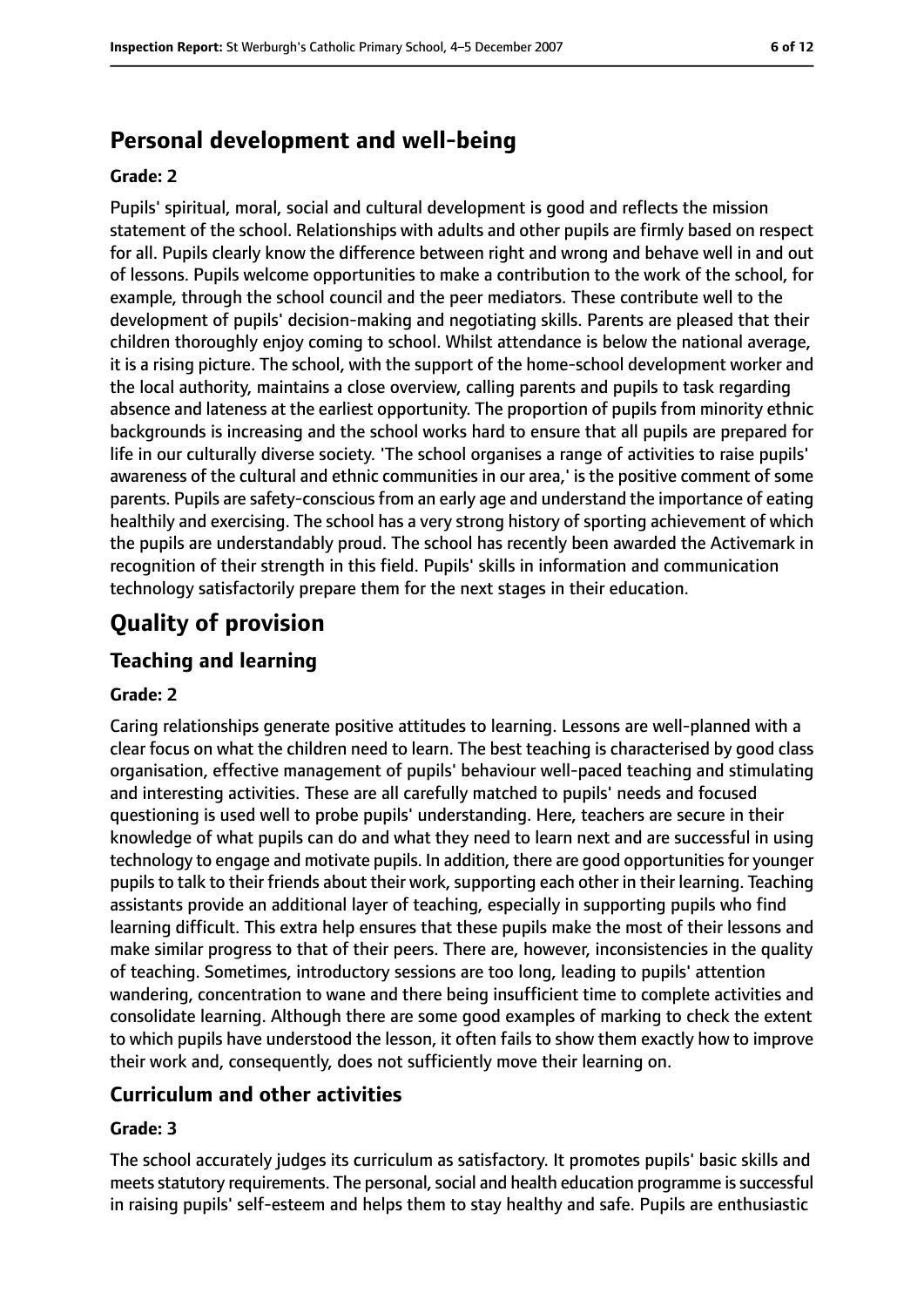about the provision for physical education and the after-school sports clubs, proudly talking about the school's achievement of the Activemark. A high emphasis is placed in the timetable on literacy and numeracy, and other subjects are given satisfactory attention. In science not enough attention is given to developing pupils' problem-solving and investigative skills which would increase the level of challenge for the pupils and bring their skills up to scratch. Innovative developments in the curriculum in the use of cross-curricular themes are at present underdeveloped. As a result, there are missed opportunities in making the pupil's learning more interesting and relevant. Pupils' basic skills in information and communication technology are promoted satisfactorily but are not effectively used as a tool to raise standards in all subjects. Work in the classroom is enhanced through a good range of educational visits and visitors. These have a positive impact on pupils' enjoyment and achievement.

## **Care, guidance and support**

#### **Grade: 3**

Teachers know their pupils well and work closely with parents to ensure that the level of pastoral support is good. Pupils love coming to school. 'It's a great place to be', typifies the views of many. They say that they feel safe, like their teachers and would happily go to any one of them if they had any concerns. Child protection arrangements are in place and health and safety checks and risk assessments are carried out. Links with outside agencies are well developed and arrangements for supporting any vulnerable pupils and those with learning difficulties and/or disabilities are well organised. Good induction procedures help the youngest children to quickly settle into school. Secure transition arrangements to the high schools ensure that pupils make a smooth transfer into the next phases of their education. Academic guidance for pupils is satisfactory. Pupils are set short term targets that clearly indicate the next steps in their learning so that they know exactly what it is they need to do to progress further. Marking is inconsistent across the school and fails to give pupils pointers to help them understand how they can improve.

# **Leadership and management**

#### **Grade: 2**

The headteacher and deputy headteacher provide a new and committed leadership. With the support of the local authority they have pinpointed areas of relative weakness and ensured leaders and managers at all levels and all teaching staff are fully aware of what needs to be done to bring about improvement. There is clear guidance about how the school should do this. Action has been taken but the full impact of this is yet to be seen in pupil's standards and achievements. Self-evaluation is much improved. All staff and governors are fully involved in identifying strategies that they feel will bring about improvement. Middle managers are now taking increasing responsibility for their subjects but they are not yet effective in using rigorous checks to drive learning forward. School development planning successfully identifies key priorities and is firmly linked to performance management but the full impact of this on improving provision and pupils' progress has yet to be realised. The school is now setting more challenging targets to raise standards and this is currently being supported by the effective management of extra staffing. The headteacher has the overwhelming support of parents as they feel she is maintaining the supportive nature of the school. The school runs smoothly and financial management is good. Governors have an informed understanding of the school's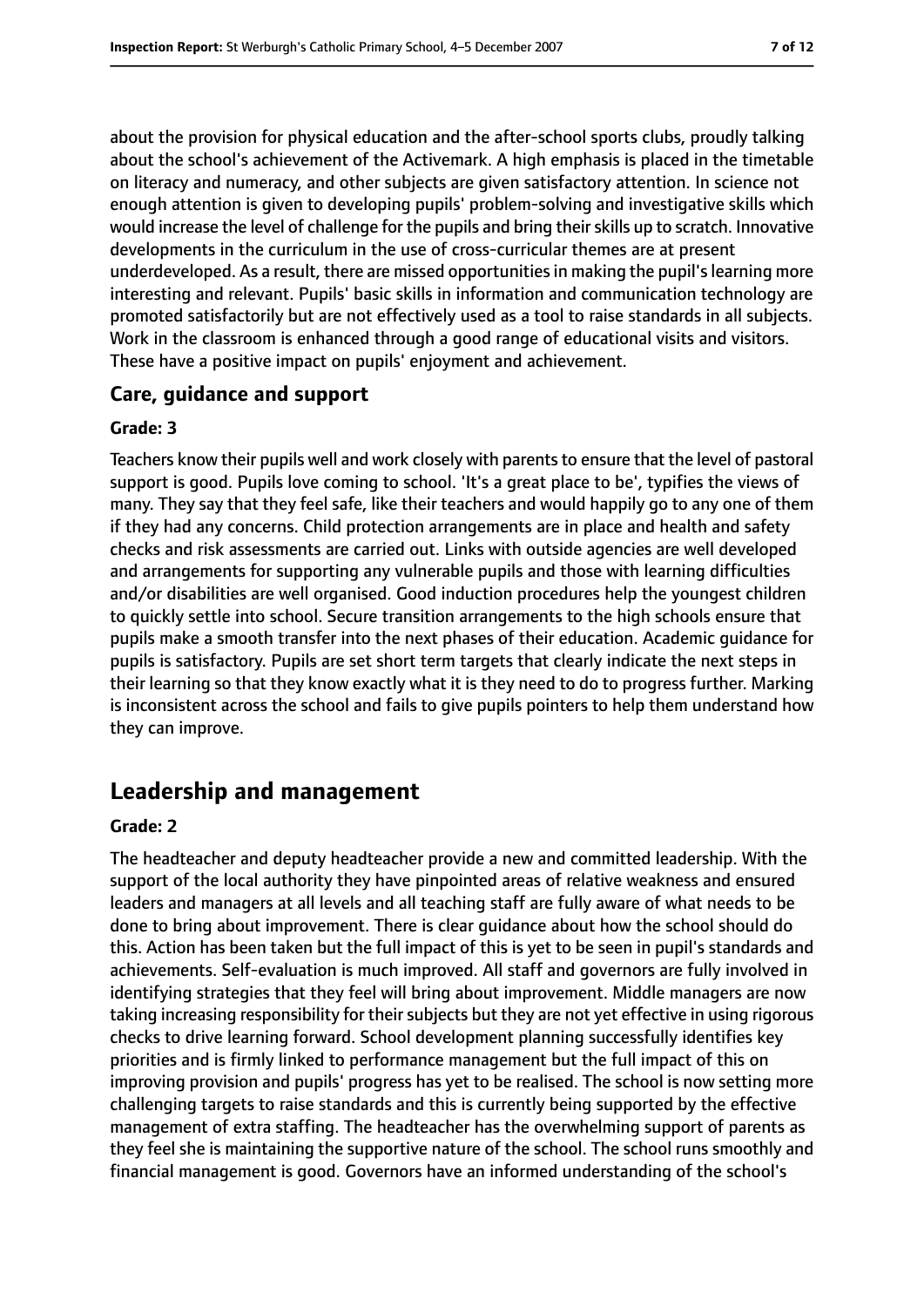needs and a vision and commitment to improvement. They fulfil their role of critical friend well and confidently challenge the school to explain its actions.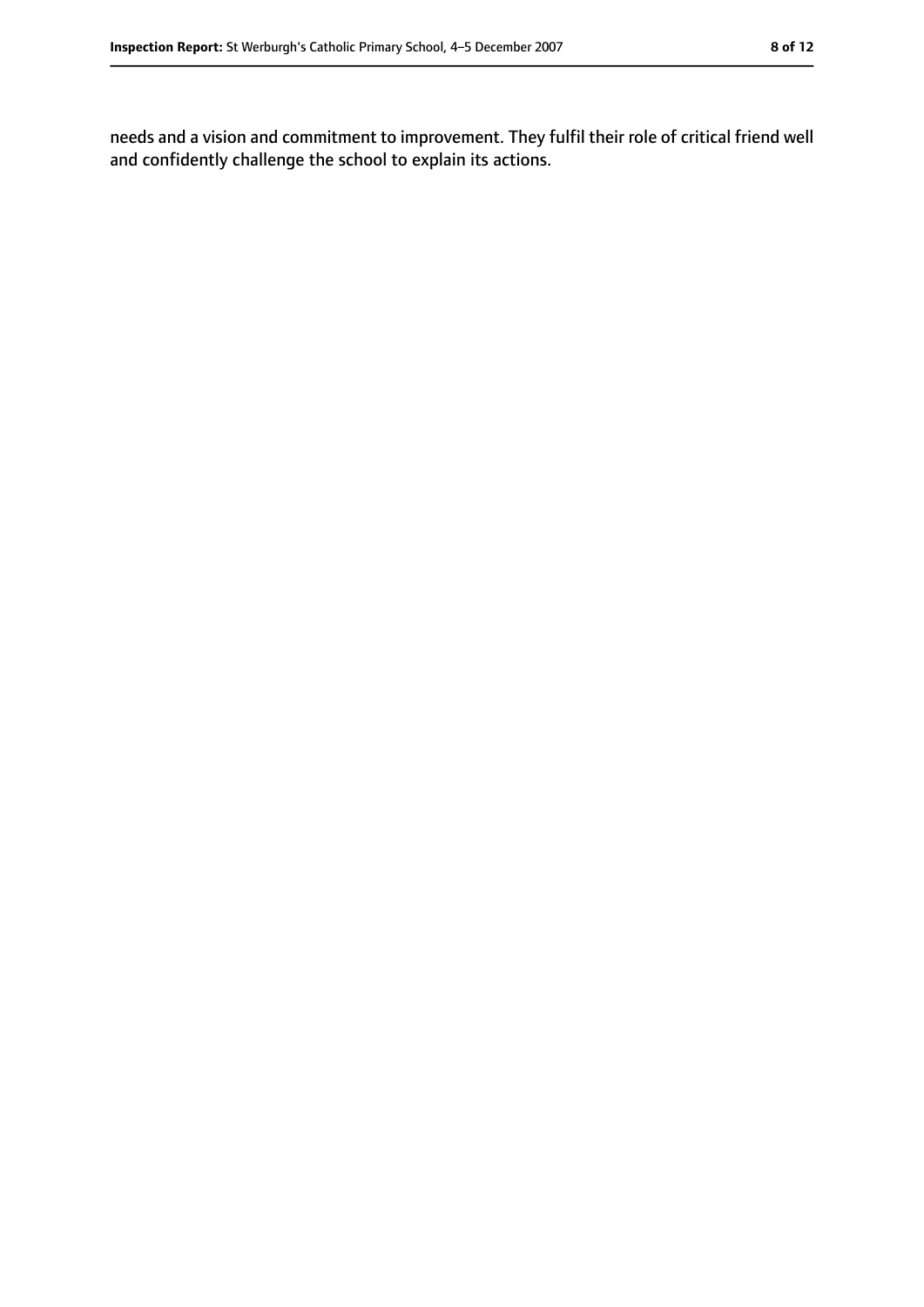**Any complaints about the inspection or the report should be made following the procedures set out in the guidance 'Complaints about school inspection', which is available from Ofsted's website: www.ofsted.gov.uk.**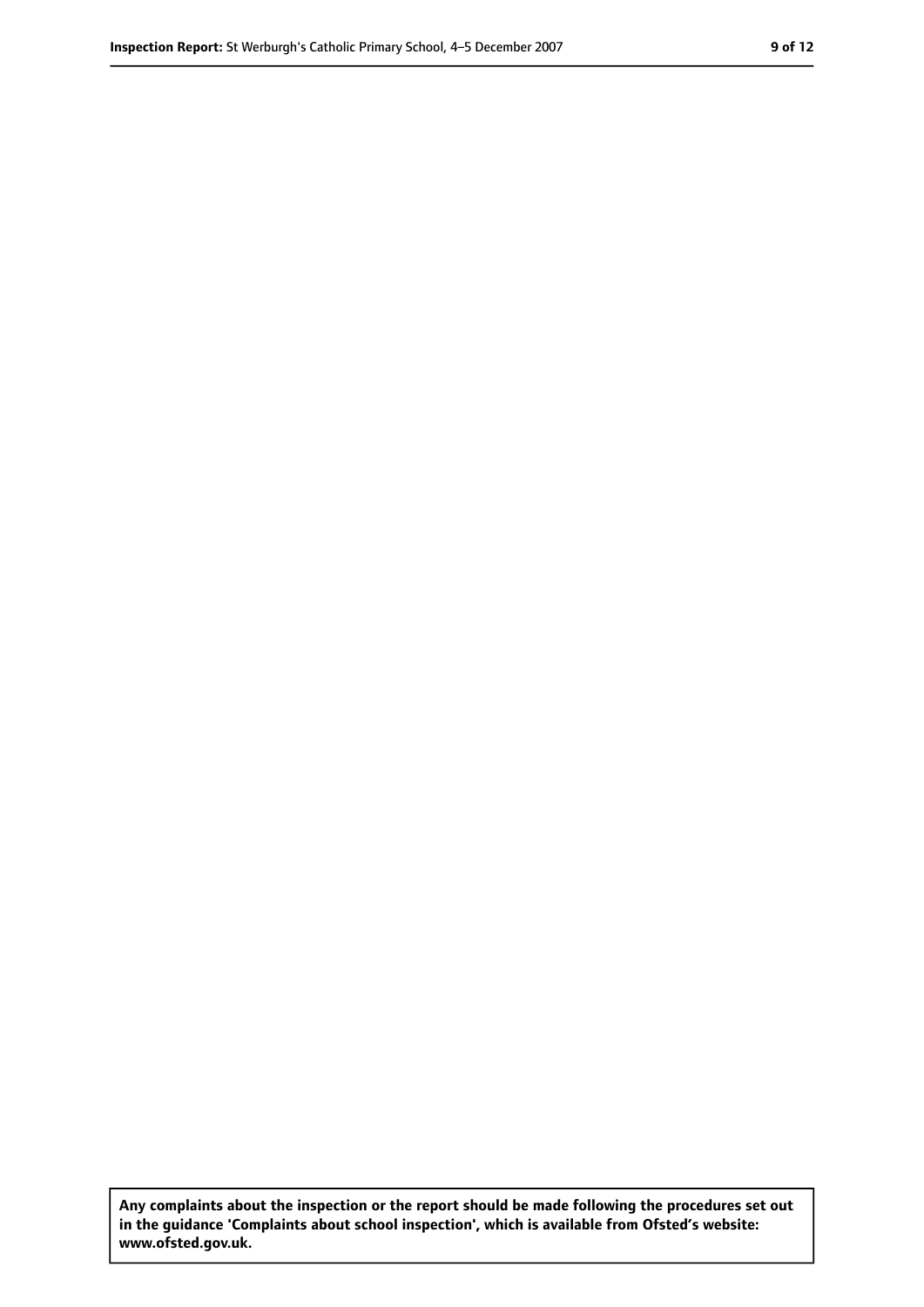# **Inspection judgements**

| $^{\backprime}$ Key to judgements: grade 1 is outstanding, grade 2 good, grade 3 satisfactory, and | <b>School</b>  |
|----------------------------------------------------------------------------------------------------|----------------|
| arade 4 inadequate                                                                                 | <b>Overall</b> |

## **Overall effectiveness**

| How effective, efficient and inclusive is the provision of education, integrated<br>care and any extended services in meeting the needs of learners? |     |
|------------------------------------------------------------------------------------------------------------------------------------------------------|-----|
| Effective steps have been taken to promote improvement since the last<br>inspection                                                                  | Yes |
| How well does the school work in partnership with others to promote learners'<br>well-being?                                                         |     |
| The effectiveness of the Foundation Stage                                                                                                            |     |
| The capacity to make any necessary improvements                                                                                                      |     |

## **Achievement and standards**

| How well do learners achieve?                                                                               |  |
|-------------------------------------------------------------------------------------------------------------|--|
| The standards <sup>1</sup> reached by learners                                                              |  |
| How well learners make progress, taking account of any significant variations between<br>groups of learners |  |
| How well learners with learning difficulties and disabilities make progress                                 |  |

## **Personal development and well-being**

| How good is the overall personal development and well-being of the<br>learners?                                  |  |
|------------------------------------------------------------------------------------------------------------------|--|
| The extent of learners' spiritual, moral, social and cultural development                                        |  |
| The extent to which learners adopt healthy lifestyles                                                            |  |
| The extent to which learners adopt safe practices                                                                |  |
| How well learners enjoy their education                                                                          |  |
| The attendance of learners                                                                                       |  |
| The behaviour of learners                                                                                        |  |
| The extent to which learners make a positive contribution to the community                                       |  |
| How well learners develop workplace and other skills that will contribute to<br>their future economic well-being |  |

## **The quality of provision**

| How effective are teaching and learning in meeting the full range of the<br>learners' needs?          |  |
|-------------------------------------------------------------------------------------------------------|--|
| How well do the curriculum and other activities meet the range of needs<br>and interests of learners? |  |
| How well are learners cared for, guided and supported?                                                |  |

#### **Annex A**

 $^1$  Grade 1 - Exceptionally and consistently high; Grade 2 - Generally above average with none significantly below average; Grade 3 - Broadly average to below average; Grade 4 - Exceptionally low.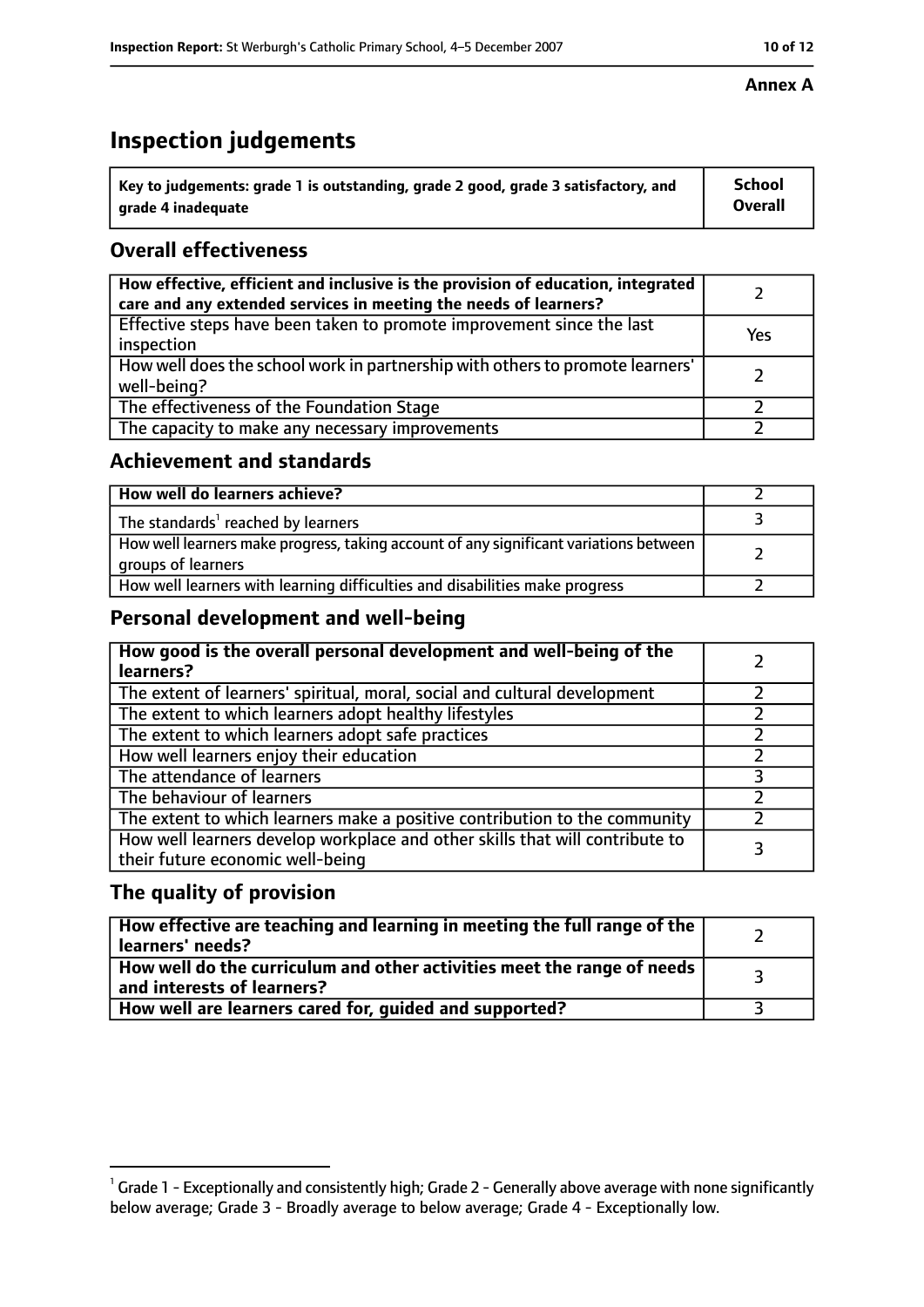#### **Annex A**

# **Leadership and management**

| How effective are leadership and management in raising achievement<br>and supporting all learners?                                              |     |
|-------------------------------------------------------------------------------------------------------------------------------------------------|-----|
| How effectively leaders and managers at all levels set clear direction leading<br>to improvement and promote high quality of care and education |     |
| How effectively leaders and managers use challenging targets to raise standards                                                                 |     |
| The effectiveness of the school's self-evaluation                                                                                               |     |
| How well equality of opportunity is promoted and discrimination tackled so<br>that all learners achieve as well as they can                     |     |
| How effectively and efficiently resources, including staff, are deployed to<br>achieve value for money                                          |     |
| The extent to which governors and other supervisory boards discharge their<br>responsibilities                                                  |     |
| Do procedures for safequarding learners meet current government<br>requirements?                                                                | Yes |
| Does this school require special measures?                                                                                                      | No  |
| Does this school require a notice to improve?                                                                                                   | No  |